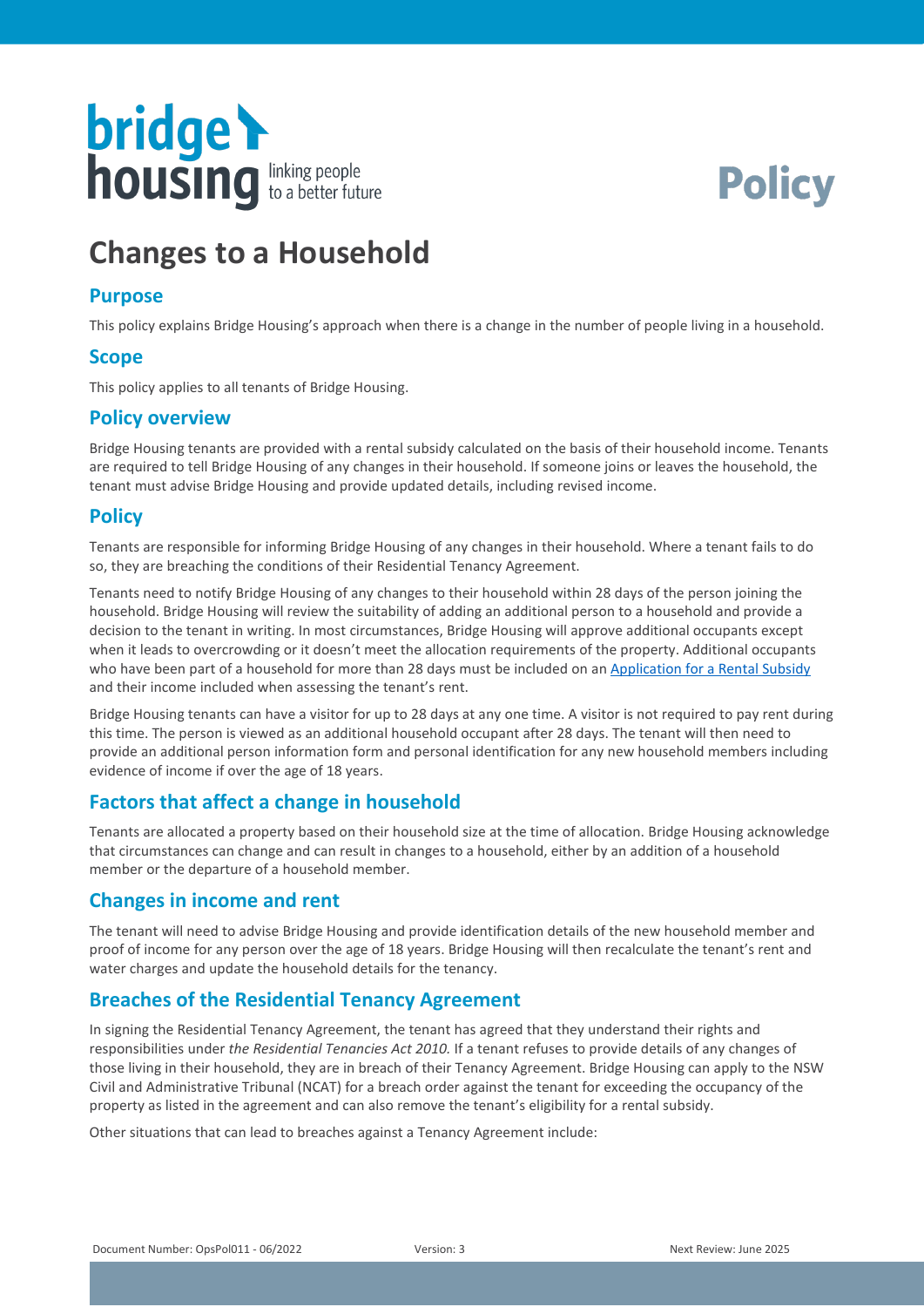## **Unauthorised occupants**

An unauthorised occupant is a person living in a Bridge Housing property who has not been identified as a member of the household. Since tenants are provided with a rental subsidy calculated based on their household income, they have a responsibility to inform Bridge Housing of any changes in their household. If a tenant has an additional occupant living in their property and has not informed Bridge Housing or refuses to add the person to the household, they are breaching the conditions of their Tenancy Agreement. Bridge Housing will advise the tenant and where necessary act through the NSW Civil and Administrative Tribunal (NCAT).

### **Behaviour of Household Members and Visitors**

The tenant is also responsible for the actions of their household members and visitors. This means it is the tenant's responsibility to ensure all household members and visitors respect the right of their neighbours to peaceful enjoyment of their property, not allow their property to be used for illegal purposes or cause nuisance to other neighbours. Bridge Housing cannot intervene if a tenant wants a member of the household removed. This is a Police matter.

### **Subletting**

Bridge Housing does not allow tenants to sublet, take in boarders or set up a share house in a Bridge Housing property.

### **Illegal Occupant**

If the tenant has left the property and a person remains in the property, Bridge Housing will apply for a possession order through the NSW Civil and Administrative Tribunal (NCAT).

### **▶ Squatting**

A squatter or trespasser is a person who occupies a Bridge Housing property without the consent of Bridge Housing and without the consent of the tenant. Since there is no landlord and tenant relationship between Bridge Housing and a squatter, the NSW Civil and Administrative Tribunal (NCAT) has no jurisdiction.

In accordance with the *Inclosed Lands Protection Act 1901 (NSW),* Bridge Housing will contact the local NSW Police and request that the Police remove any squatters from dwellings.

### **Complaints and appeals**

#### **This is an appealable policy.**

If a tenant is not satisfied with a service provided by Bridge Housing or does not agree with a decision it has made, they can ask for a formal review. To do this, the tenant can complete either an **I want to complain form** or an **I want to appeal form,** details of which appear in the Bridge Housing's Complaints and Appeals Policy. This policy, and a helpful information leaflet, is available from Bridge Housing's office or they can be downloaded from our website [www.bridgehousing.org.au.](http://www.bridgehousing.org.au/)

If a tenant is unhappy with the outcome of an appeal to Bridge Housing, they can lodge a second level appeal with the Housing Appeals Committee. The Housing Appeals Committee is an independent agency that reviews certain decisions made by staff of Community Housing organisations and Housing NSW. For information on the Housing Appeals Committee call 1800 629 794 or go t[o www.hac.nsw.gov.au.](http://www.hac.nsw.gov.au/)

### **Related documents**

#### **Legislation**

- *Residential Tenancies Act 2010*
- *Residential Tenancies Regulation 2010*
- *Inclosed Lands Protection Act 1901 (NSW)*

#### **Documents supporting this policy**

- **Rent Setting Policy**
- Rent Setting Procedure
- Additional Person Information Form
- Allocations Policy
- Complaints and Appeals Policy